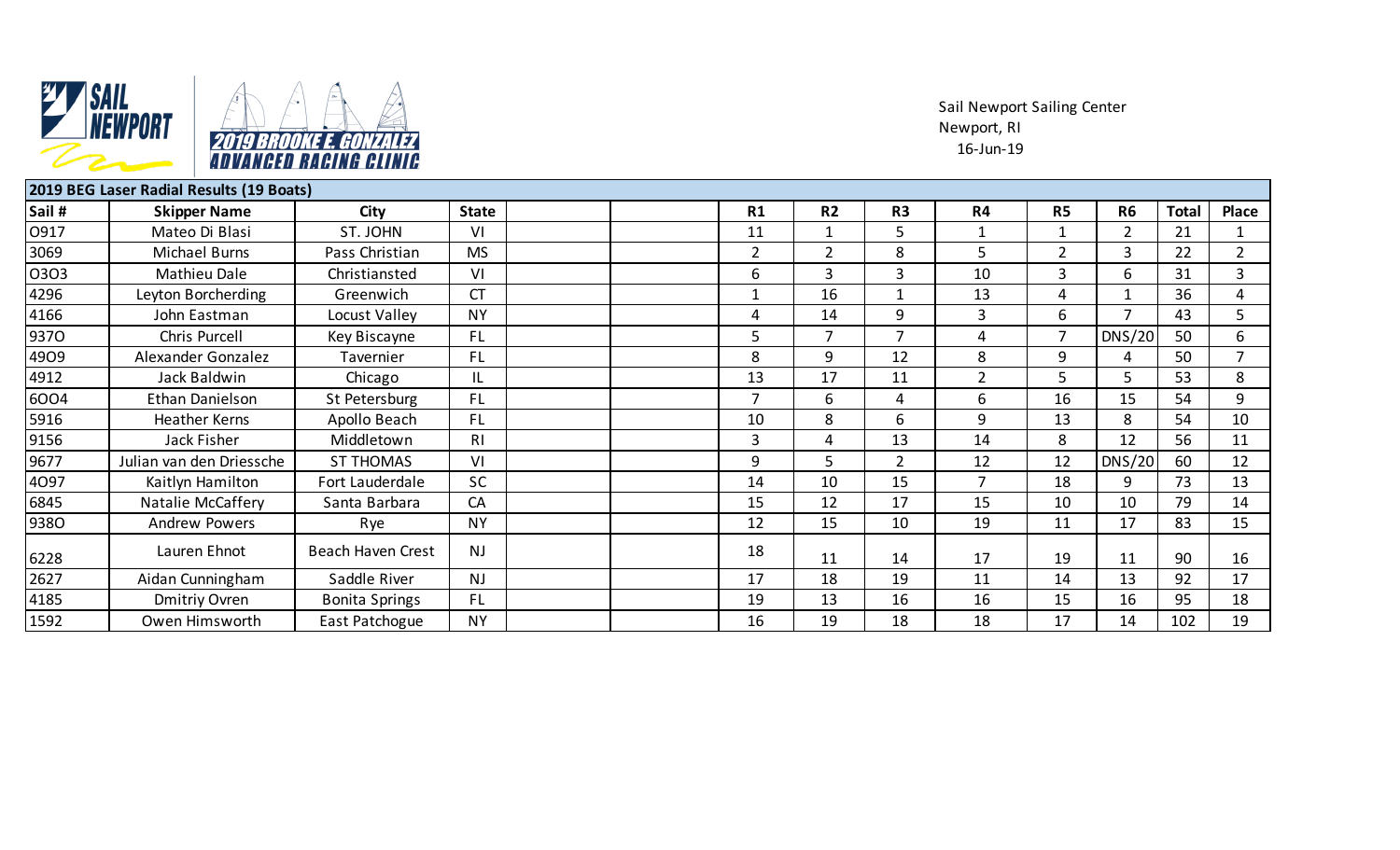



| 2019 BEG International 420 Results (18 Boats) |                        |                     |                |                  |                |                |                |                |                |                |                |              |                |
|-----------------------------------------------|------------------------|---------------------|----------------|------------------|----------------|----------------|----------------|----------------|----------------|----------------|----------------|--------------|----------------|
| Sail #                                        | <b>Skipper Name</b>    | City                | <b>State</b>   | <b>Crew Name</b> |                | R1             | R <sub>2</sub> | R <sub>3</sub> | R4             | R <sub>5</sub> | <b>R6</b>      | <b>Total</b> | <b>Place</b>   |
| 55620                                         | Justin Callahan        | Miami               | <b>FL</b>      | Mitchell         | Callahan       | 3              | $\overline{2}$ | 1              |                | 3              |                | 11           |                |
| 56266                                         | Oliver Hurwitz         | New York            | <b>NY</b>      | Ethan            | Froelich       |                |                | 6              | 3              |                | $\overline{2}$ | 14           | $\overline{2}$ |
| 55175                                         | Will Michels           | New York            | <b>NY</b>      | Louis            | La Fontisee IV | 7              | 3              | 8              | $\overline{2}$ | 2              | 3              | 25           | 3              |
| 56037                                         | Maddie Hawkins         | Edgewater           | <b>MD</b>      | Yumi             | Yoshiyasu      | 6              | 4              | 3              |                | C.             | 5              | 30           | 4              |
| 56344                                         | Lachlain McGranahan    | Miami               | FL.            | Emery            | Diemar         | 4              | 12             | $\overline{2}$ | 6              | 7              | 4              | 35           | 5              |
| 56466                                         | Liam O'Keefe           | Miami               | FL.            | Libby            | Redmond        | 9              | כ              | 4              | 9              | 18             | 6.             | 51           | 6              |
| 56343                                         | Cordelia Burn          | Short Hills         | N <sub>J</sub> | Sarah            | Moeder         | 5              | 6              | 9              | 8              | 13             | 10             | 51           | 7              |
| 55317                                         | Eli Gleason            | Dover               | <b>MA</b>      | Mateo            | Farina         | 10             | 11             | 17             | 5              | 6              | 12             | 61           | 8              |
| 55616                                         | Madeleine Rice         | Garden City         | <b>NY</b>      | Chloe            | Hudgins        | 8              | 13             | 7              | 11             | 9              | 15             | 63           | 9              |
| 56109                                         | Hannah Freeman         | Manchester          | MA             | Francesca        | Edmands        | 13             | 9              | 13             | 13             | 10             | 7              | 65           | 10             |
| 53629                                         | Peter Foley            | Miami               | FL             | Antonio          | Miranda        | 18             | 8              | 16             | 4              | 4              | 16             | 66           | 11             |
| 5531                                          | Spencer Kriegstein     | Huntington          | <b>NY</b>      | Sophia           | Fogarty        | 17             | 7              | 5.             | 12             | 14             | 11             | 66           | 12             |
| 55998                                         | Ben Honig              | <b>Forest Hills</b> | <b>NY</b>      | Connor           | Fischetti      | $\overline{2}$ | 15             | 18             | 10             | 15             | 8              | 68           | 13             |
| 56366                                         | <b>Torrey Chisari</b>  | Locust Valley       | <b>NY</b>      | Sofia            | Segalla        | 14             | 14             | 10             | 15             | 8              | 9              | 70           | 14             |
| 53656                                         | Micky Munns            | Redondo Beach       | CA             | <b>Nicky</b>     | Abate          | 12             | 10             | 12             | 18             | 11             | 13             | 74           | 15             |
| 55835                                         | Andreas Steinitz       | Carrying Place      | <b>ONT</b>     | Aidan            | Dennis         | 16             | 16             | 11             | 14             | 12             | 14             | 83           | 16             |
| 56265                                         | Wyatt Bischoff         | Larchmont           | <b>NY</b>      | Connor           | Robinson       | 11             | 18             | 14             | 16             | 17             | DNF/19         | 95           | 17             |
| 55861                                         | <b>Brooks Turcotte</b> | Ashville            | <b>NY</b>      | Roberto          | Martelli       | 15             | 17             | 15             | 17             | 16             | DNF/19         | 99           | 18             |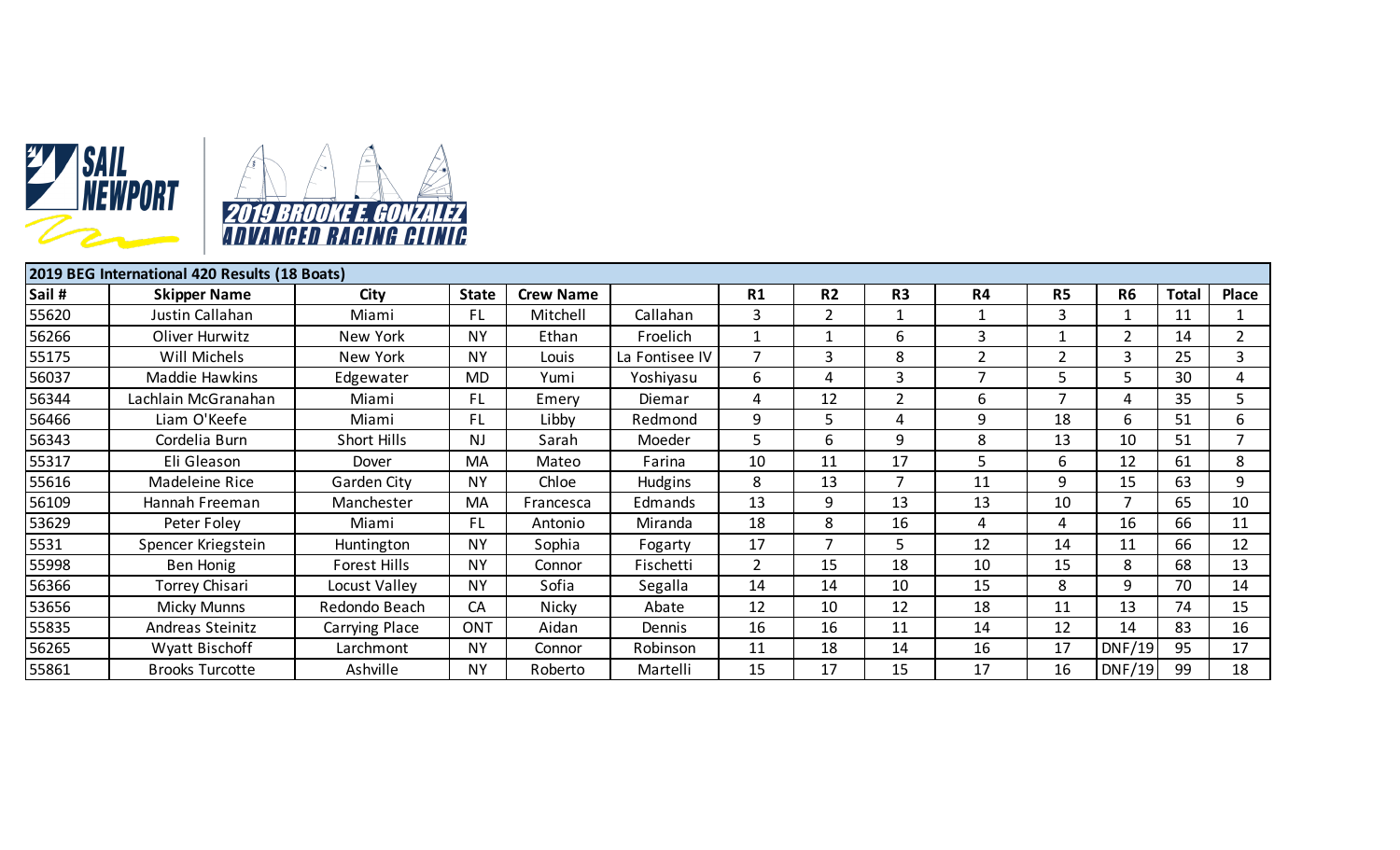

| 2019 BEG Club 420 Results (24 Boats) |                            |                    |              |                  |                           |                 |                |                |                |                |                |              |                |
|--------------------------------------|----------------------------|--------------------|--------------|------------------|---------------------------|-----------------|----------------|----------------|----------------|----------------|----------------|--------------|----------------|
| Sail #                               | <b>Skipper Name</b>        | City               | <b>State</b> | <b>Crew Name</b> |                           | R1              | R <sub>2</sub> | R <sub>3</sub> | R4             | <b>R5</b>      | R <sub>6</sub> | <b>Total</b> | <b>Place</b>   |
| 579                                  | Mariner Fagan              | Annapolis          | <b>MD</b>    | Ryan             | Wahba                     | 4               | 4              | $\mathbf{1}$   | 4              |                |                | 15           | -1             |
| 8584                                 | <b>Mason Stang</b>         | Atherton           | CA           | Timmy            | Gee                       | $\mathbf 1$     | $\mathbf{1}$   | 22             | $\overline{2}$ | 3              | 3              | 32           | $\overline{2}$ |
| 8543                                 | Danny Hughes               | Coral Gables       | <b>FL</b>    | Maddie           | Hughes                    | 11              | $\overline{2}$ | $\overline{7}$ | 3              | 5              | 4              | 32           | 3              |
| 7169                                 | Helen Horangic             | Palo Alto          | CA           | Theodora         | Horangic                  | 5               | 12             | 5              | 6              | 4              | 9              | 41           | 4              |
| 8104                                 | Jordan Bruce               | Severna Park       | <b>MD</b>    | Andrea           | Riefkohl                  | 13              | 5              | 10             | 5              | $\overline{2}$ | $\overline{7}$ | 42           | 5              |
| 7837                                 | Sam Bruce                  | Severna Park       | MD           | Reese            | <b>Bragg</b>              | $\overline{3}$  | 13             | $\overline{2}$ | 8              | 8              | 11             | 45           | 6              |
| 8141                                 | J.J, (Jessica) Smith       |                    | <b>FL</b>    | Will             | Murray                    | $6\phantom{1}6$ | 18             | 11             | 12             | 11             | $\overline{2}$ | 60           | $\overline{7}$ |
| 8434                                 | Javier Garcon              | Key Biscayne       | <b>FL</b>    | Carolina         | Gaston                    | $\overline{2}$  | 3              | 6              | $\mathbf{1}$   | DNS/25         | DNS/25         | 62           | 8              |
| 810                                  | Ella Marsden               | Key Largo          | <b>FL</b>    | Chiara           | <b>Bruzzi</b>             | 17              | 8              | $\overline{4}$ | 9              | DNS/25         |                | 68           | 9              |
| 8311                                 | <b>Brooke Schmelz</b>      | Monmouth Beach     | <b>NJ</b>    | Lilly            | Mathieu                   | 14              | 6              | 13             | 17             | 10             | 10             | 70           | 10             |
| 6225                                 | Lucy Brock                 | Austin             | <b>TX</b>    | Julius           | Heitkoetter               | $\overline{7}$  | 15             | 15             | 15             | 13             | 6              | 71           | 11             |
| 7139                                 | Colleen O'Brien            | Rumson             | <b>NJ</b>    | Michaela         | O'Brien                   | 10              | 10             | 18             | $\overline{7}$ | 9              | 19             | 73           | 12             |
| 7866                                 | Henry Lee                  | Cranston           | RI           | Phoebe           | Lee                       | 8               | 16             | 9              | 13             | 16             | 14             | 76           | 13             |
| 8275                                 | <b>Thibault Antonietti</b> | Nantucket          | <b>MA</b>    | Zoella           | Barros<br>$\bigcap$ Haran | 21              | 17             | 14             | 11             | 6              | 8              | 77           | 14             |
| 8470                                 | Chip Kreuzkamp             | Barrington         | R١           | Kaleigh          | Morgan                    | 15              | 9              | 8              | 16             | 18             | 20             | 86           | 15             |
| 7615                                 | Lourdes "Isa' Gallo        | Key Biscayne       | FL.          | Ashley           | Delisser                  | 9               | 14             | 3              | 14             | DNS/25         | DNS/25         | 90           | 16             |
| 8436                                 | Savannah Young             | St. John           | VI           | <b>Alexis</b>    | Young                     | 12              | <b>DNF/25</b>  | 12             | 19             |                | 18             | 93           | 17             |
| 8685                                 | <b>Hamilton Barclay</b>    | W. Boothbay Harbor | <b>ME</b>    | Ella             | Beauregard                | 16              | 11             | 16             | 18             | 19             | 16             | 96           | 18             |
| 8101                                 | <b>Declan Botwinick</b>    | <b>Toms River</b>  | <b>NJ</b>    | Everett          | <b>Botwinick</b>          | 18              | 22             | 23             | 10             | 12             | 12             | 97           | 19             |
| 2727                                 | Justin Coburn              | Corona Del Mar     | CA           | Tyler            | Wood                      | 20              | 20             | 19             | 22             | 14             | 13             | 108          | 20             |
| 8424                                 | Charlie Mckenzie           | Berywn             | PA           | Jane             | Mckenzie                  | 22              | 19             | 17             | 20             | 15             | 17             | 110          | 21             |
| 6346                                 | Maisie MacGillivray        | Middletown         | RI           | Ellie            | Alex                      | 23              | 21             | 21             | 21             | 17             | 15             | 118          | 22             |
| 8518                                 | Connor Macken              | Marion             | MA           | Lilly            | <b>DiPietro</b>           | 19              | 7              | 20             | <b>DNF/25</b>  | DNS/25         | DNS/25         | 121          | 23             |
| 7302                                 | Owen Hennessey             | Washington         | <b>DC</b>    | Gavin            | Meese                     | DNS/25          | DNS/25         | DNS/25         | DNS/25         | DNS/25         | DNS/25         | 150          | 24             |